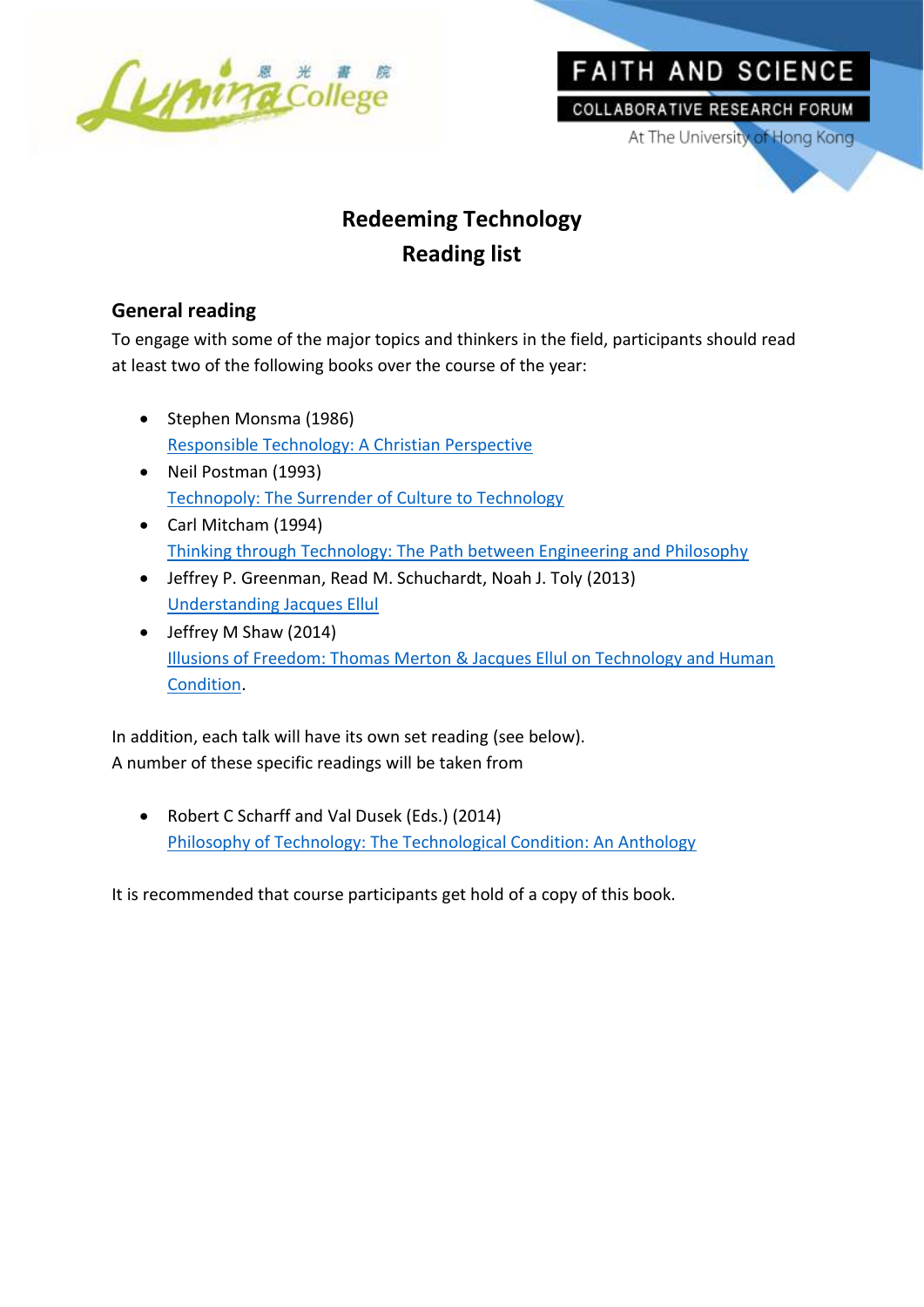## **Session 1: Redeeming Technology: An Introduction**

| <b>Talk 1.1:</b> | Can stuff be morally good? - Mike BROWNNUTT                                                                                                |
|------------------|--------------------------------------------------------------------------------------------------------------------------------------------|
| Reading 1:       | "Do Artifacts Have Politics?" Langdon Winner<br>Article #55 in Scharff and Dusek.                                                          |
| <b>Talk 1.2:</b> | Overview: Beyond a Utilitarian View of Technology – LEUNG Wing Tai                                                                         |
| Reading 1:       | "From Tools to Technocracy" Neil Postman (1992)<br>in Technopoly (pp. 21-39).                                                              |
| Reading 2:       | "Tool Users vs. Homo Sapiens and the Megamachine" Lewis Mumford<br>Article #32 in Scharff and Dusek.                                       |
| Reading 3:       | "A Moratorium on Cyborgs: computation, cognition, and commerce"<br>Evan Selinger and Timothy Engström<br>Article #52 in Scharff and Dusek. |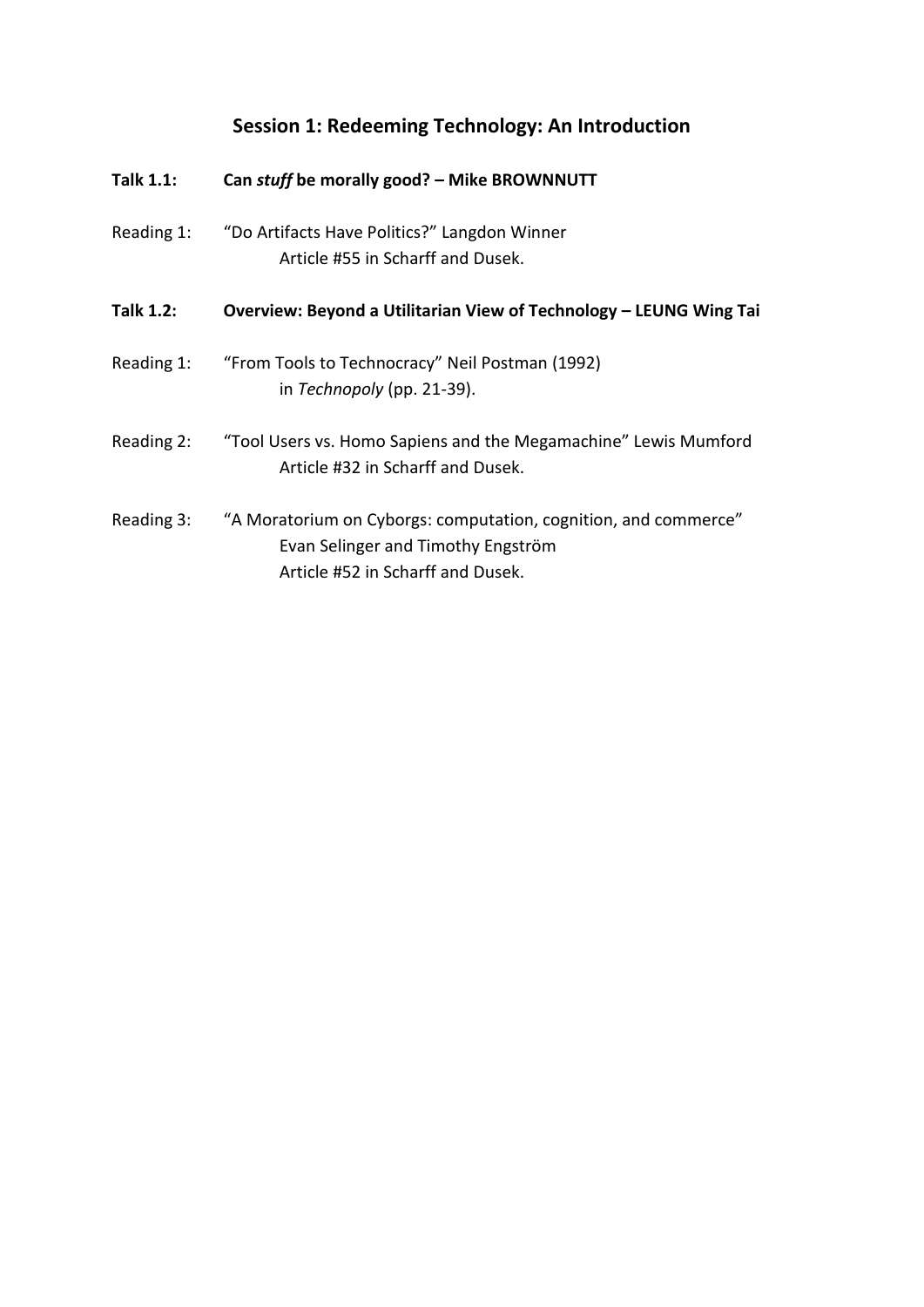## **Session 2: Redeeming Technology in Principle and Practice**

| <b>Talk 2.1</b> | Searching for Christian Values that could Redeem Technological Systems:<br>Complications, Challenges, Confirmations - Lauren PFISTER              |
|-----------------|---------------------------------------------------------------------------------------------------------------------------------------------------|
| Reading 1:      | "Toward a Philosophy of Technology" Hans Jonas.<br>Article #20 in Scharff and Dusek.                                                              |
| Reading 2:      | "Tool-Users vs. Homo-Sapiens and the Megamachine" Lewis Mumford.<br>Article #32 in Scharff and Dusek.                                             |
| Reading 3:      | What I Believe (1989) Jacques Ellul<br>Specifically, about "Environment" (pp. 99-103)<br>and about "The Technological Environment" (pp. 133-140). |

#### *Optional further reading:*

- "Ellul's Corpus: A Brief Overview of His Writing" in Andrew Goddard (2002) *Living the Word, Resisting the World: The Life and Thought of Jacques Ellul* (pp. 51-57).
- "La Technique and Beyond" in Andrew Goddard (2002) *Living the Word, Resisting the World: The Life and Thought of Jacques Ellul* (pp. 134-151).
- **Talk 2.2 Technology and Human Nature: Is it ethical to use technology to enhance our bodies and minds? Should we change our fundamental human nature? – John WYATT**
- Reading 1: "In Defense of Posthuman Dignity" Nick Bostrom. Article #43 in Scharff and Dusek.

Optional further reading:

- *Reading Technology and Justice* (1987) George Grant.
- *Transhumanism and Transcendence: Christian hope in an age of technological enhancement* (2011) Ronald Cole-Turner (Ed).
- *Resurrection and Moral Order* (1994) Oliver O'Donovan.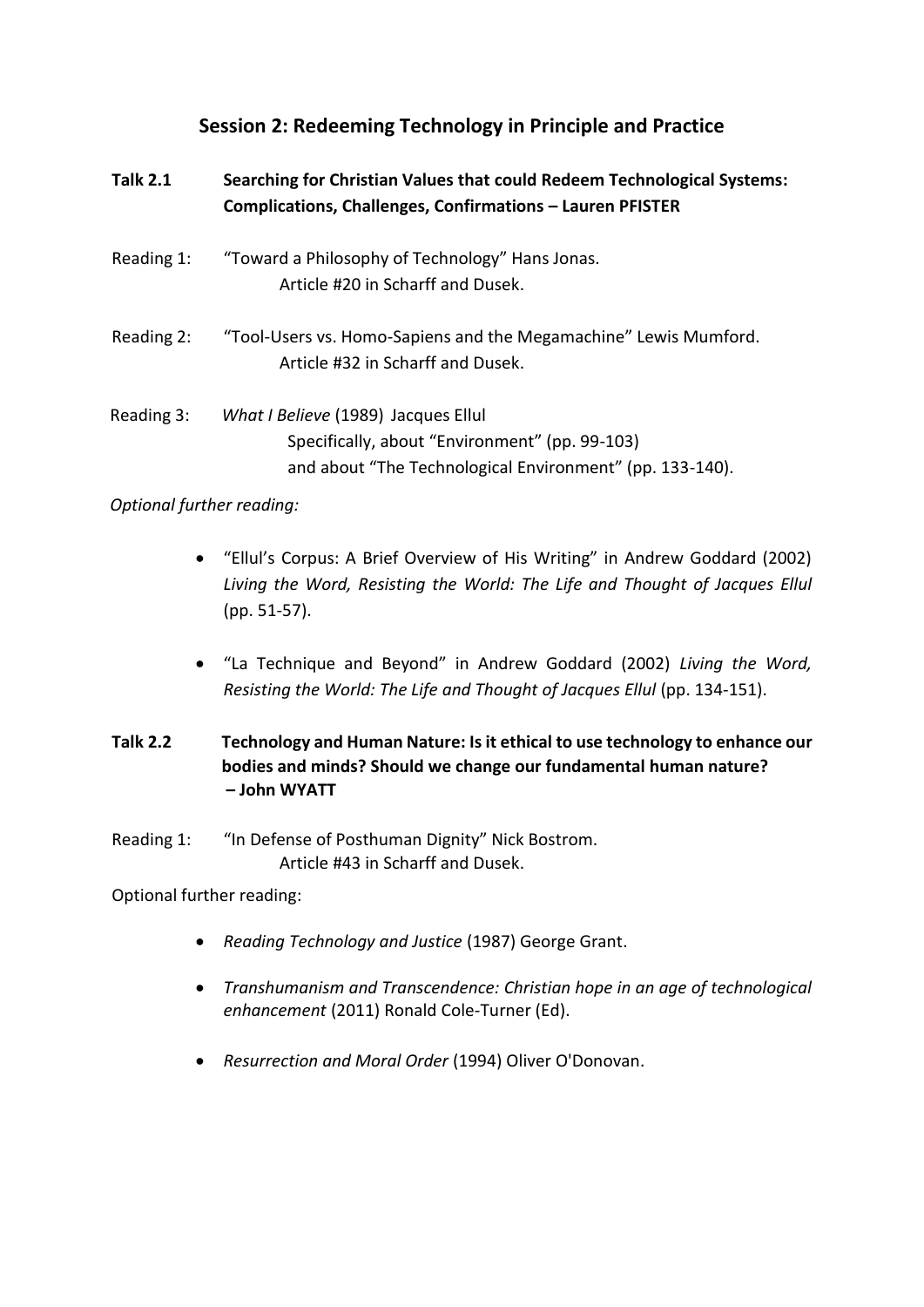### **Session 4: Redeeming Business, Propaganda and Advertising Technology**

#### **Talk 3.1 The Business of Artificial Intelligence – Keith CHAN**

- Reading 1: "The Business of Artificial Intelligence: What it can or cannot do for your organization," E. Brynjolfsson and A. McAfee (2017) *Harvard Business Review*, July. Available [here.](https://hbr.org/cover-story/2017/07/the-business-of-artificial-intelligence)
- Reading 2: "Is AI a Threat to Christianity?" J. Merritt (2017) The Atlantic, February 3<sup>rd</sup> Available [here.](https://www.theatlantic.com/technology/archive/2017/02/artificial-intelligence-christianity/515463/)

#### **Talk 3.2 When Fact is Fictional and Truth is Fiction – Melba MAGGAY**

- Reading 1: "The Social Construction of Facts and Artifacts" Trevor Pinch & Wiebe Bijker. Article #24 in Scharff and Dusek
- Reading 2: "The 'Autonomy' of the Technological Phenomenon" Jacques Ellul. Article #36 in Scharff and Dusek.
- Reading 3: "Tool-Users vs. Homo-Sapiens and the Megamachine" Lewis Mumford. Article #32 in Scharff and Dusek.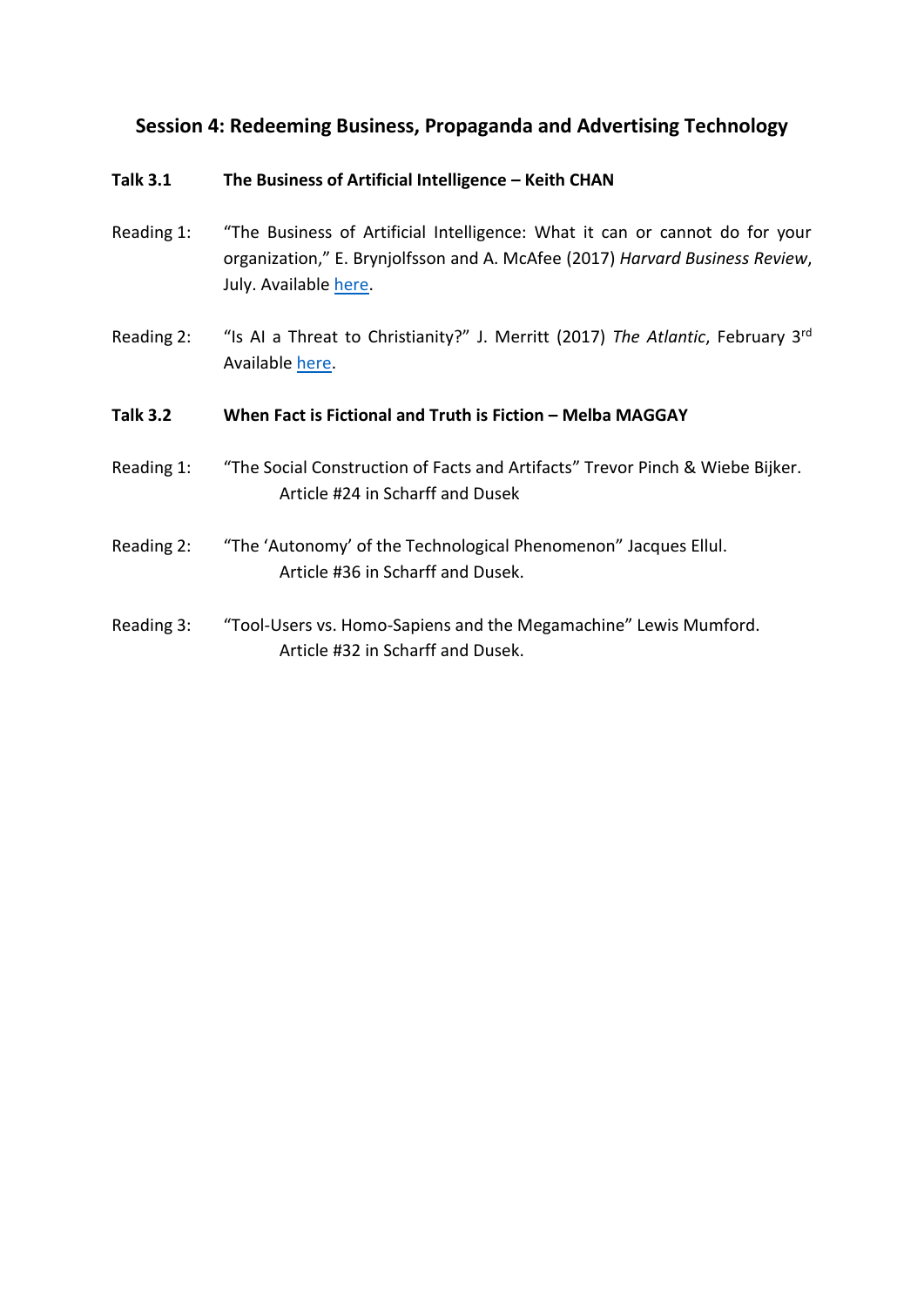## **Session 4: Redeeming Personal and Communication Technology**

| <b>Talk 4.1</b> | The Role of Personal Technology in Modern Communications<br>- Ah Chung TSOI |
|-----------------|-----------------------------------------------------------------------------|
| Reading 1:      | "Actor-Network Theory (ANT)" Bruno Latour.                                  |
|                 | Article #25 in Scharff and Dusek.                                           |
| Reading 2:      | "Actor-Network Theory: Critical Considerations" Sergio Sismondo.            |
|                 | Article #26 in Scharff and Dusek.                                           |
| Reading 3:      | "Consciousness in Human and Robot Minds" Daniel C. Dennett.                 |
|                 | Article #49 in Scharff and Dusek.                                           |

Optional further reading:

- "Experimentation and Scientific Realism" Ian Hacking. Article #11 in Scharff and Dusek.
- "Analytic Philosophy of Technology" Maarten Franssen. Article #18 in Scharff and Dusek.
- "The Mind Bleeds Into the World: A Conversation with David Chalmers" *Edge***.** Available [here](https://www.edge.org/conversation/david_chalmers-the-mind-bleeds-into-the-world)**.**
- "The Virtual and the Real" David Chalmers. *Disputatio* (forthcoming). Available [here.](http://consc.net/papers/virtual.pdf)
- "A Standard Model for the Mind: Toward a Common Computational Framework across Artificial Intelligence, Cognitive Science, Neuroscience, and Robotics" J. E. Laird, C. Lebiere, and P. S. Rosenbloom. *AI Magazine*, **38** (2017) 13. Availabl[e here.](https://www.researchgate.net/publication/322123676_A_Standard_Model_of_the_Mind_Toward_a_Common_Computational_Framework_across_Artificial_Intelligence_Cognitive_Science_Neuroscience_and_Robotics)
- *Being No One*, T. Metzinger MIT Press, Cambridge: MA. 2003.
- *The Ego Tunnel: the science of the mind and the myth of the self*, T. Metzinger Basic Books, New York: NY. 2010.
- "Intentionality as a mark of the mental" T. Crane In *Contemporary Issues in the Philosophy of Mind*, Anthony O'Hear (Ed.). Cambridge University Press, Cambridge. 1998.
- *Superintelligence. Paths, Dangers, Strategies*, N. Bostrom Oxford University Press, Oxford. 2014.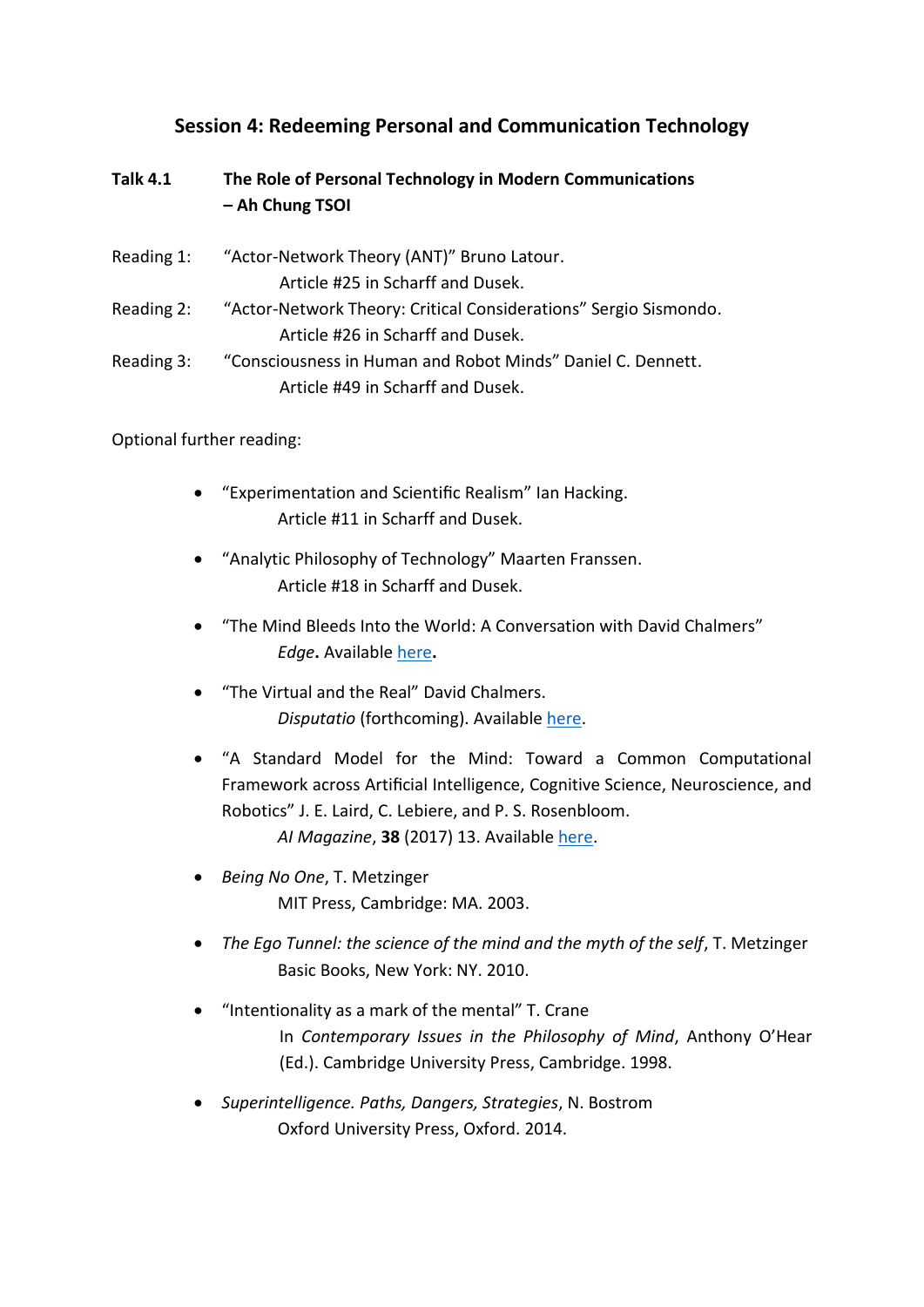#### **Talk 4.2 Christianity and Technology: The Uneasy Connection – Bob FORTNER**

- Reading 1: "Conflicting Visions of Technology" Mary Tiles and Hans Oberdiek. Article #22 in Scharff and Dusek.
- Reading 2: "Philosophy of Technology at the Crossroads: Critique of Heidegger and Borgmann" Andrew Feenberg. Article #31 in Scharff and Dusek.
- Reading 3: "Media, Artificial Intelligence, Robotics, and Human-Computer Interfaces: Implications for Human Flourishing" Robert S. Fortner (2017) 12th International Conference on Interdisciplinary Social Sciences, Hiroshima. [Available here.](http://faithandscience.hku.hk/media/20180407_redtech4/fortner17-redeemingcommunication.pdf)